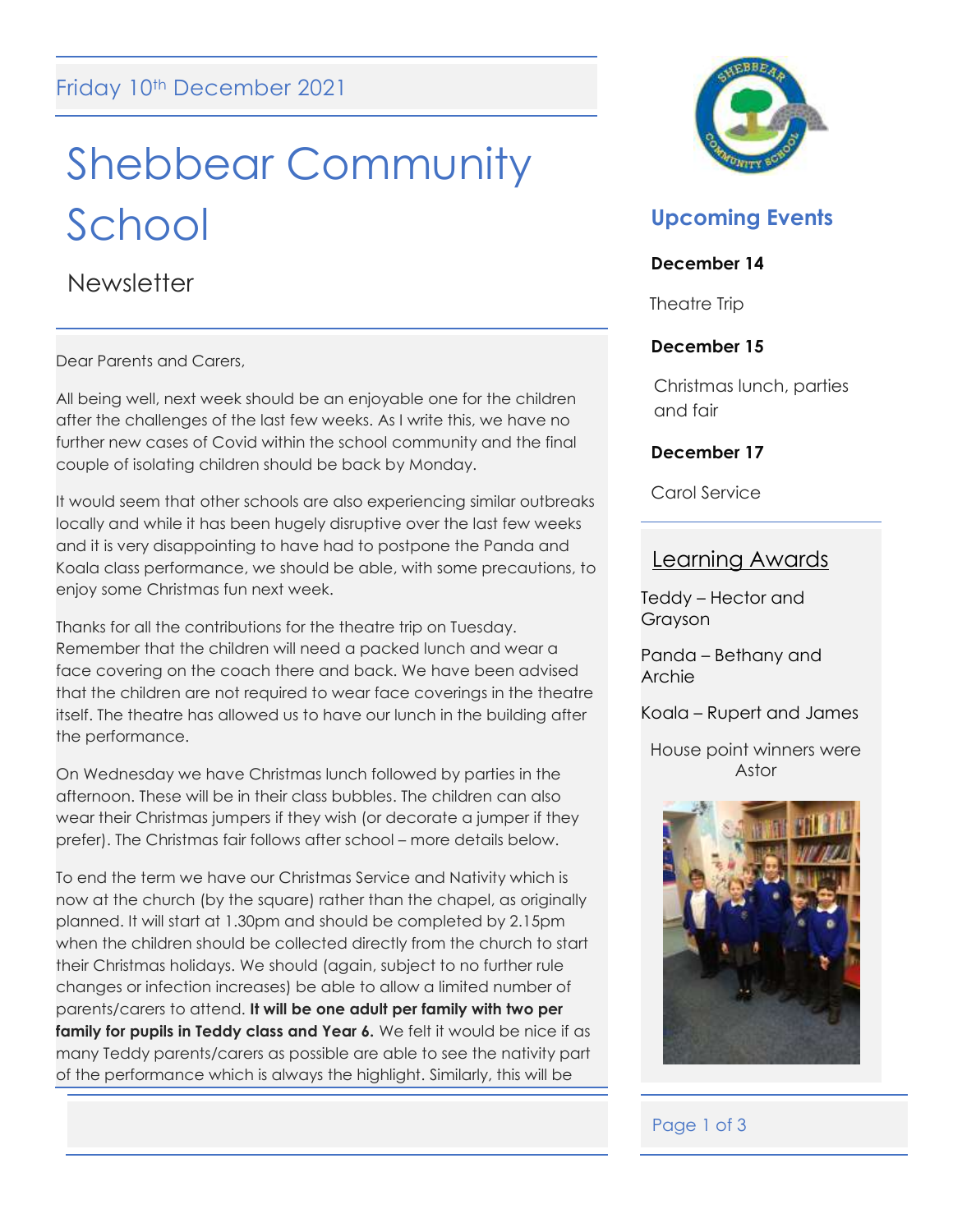the final chance for Y6 parents to attend this special occasion. I do hope that you understand. If there are spare seats we will offer them to years 3 to 5 on a first come first served basis.

To book your seat, please use this Google form and return it by the end of school on Tuesday 14<sup>th</sup> December <https://tinyurl.com/yckthzhs>

Have a lovely weekend.

Mr Alford

# Other news this week

**Christmas Fair and Raffle:** Congratulations to all those who won prizes in the Christmas raffle last Friday. The SSSG have been passing out the prizes this week.

On Wednesday, after school, we will have the Christmas fair on the playground starting at 3.00pm. Hopefully, lots of you will be able to support this. To ease the potential congestion, there will be a slightly staggered end to the day. Teddy children will be dismissed at 3.20pm from the classroom entrance (where they are normally dropped in the morning) rather than onto the main playground. Panda class will go at 3.25pm and Koala at 3.30pm both from their normal place.

Everything is set for the fair. Fingers crossed for no rain. Do bring some money along and hopefully it will help you get into the Christmas spirit as we approach the end of term.

**Dance Club:** This will start again after the Christmas holidays. It will be on Thursday afternoons after school. More details should follow next week.

**The 12 Reads of Christmas:** Details of our traditional Christmas reading challenge will be sent home next week. Hopefully lots of you will join in over the Christmas holidays.

**Non-pupil Day Reminder:** Don't forget, in case you need to make child care arrangements, we have a non-pupil day on Tuesday 4<sup>th</sup> January meaning the spring term starts on Wednesday 5<sup>th</sup>. Monday 3<sup>rd</sup> is a bank holiday in lieu of New Year's Day being on a Saturday this year. If you are already thinking ahead, spring half term is the week of the 21<sup>st</sup> February.

# **Useful Links**

### **School Contact Details**

**Tel:** 01409 281220

**Email:** [admin@shebbear](mailto:admin@shebbear-pri.devon.sch.uk)[pri.devon.sch.uk](mailto:admin@shebbear-pri.devon.sch.uk)

#### **Website:**

[http://www.shebbear](http://www.shebbear-pri.devon.sch.uk/)[pri.devon.sch.uk/](http://www.shebbear-pri.devon.sch.uk/)

**Safeguarding:** Any concerns should be reported to Mr Alford who is the Designated Safeguarding Lead. In his absence contact Mrs Gough or Mrs Evans.

### **Up-coming Term Dates:**

Last day of the Autumn term is Friday 17<sup>th</sup> December

Non-pupil day on Tuesday 4<sup>th</sup> January 2022

Spring Term starts on Wednesday 5<sup>th</sup> January



# Page 2 of 3